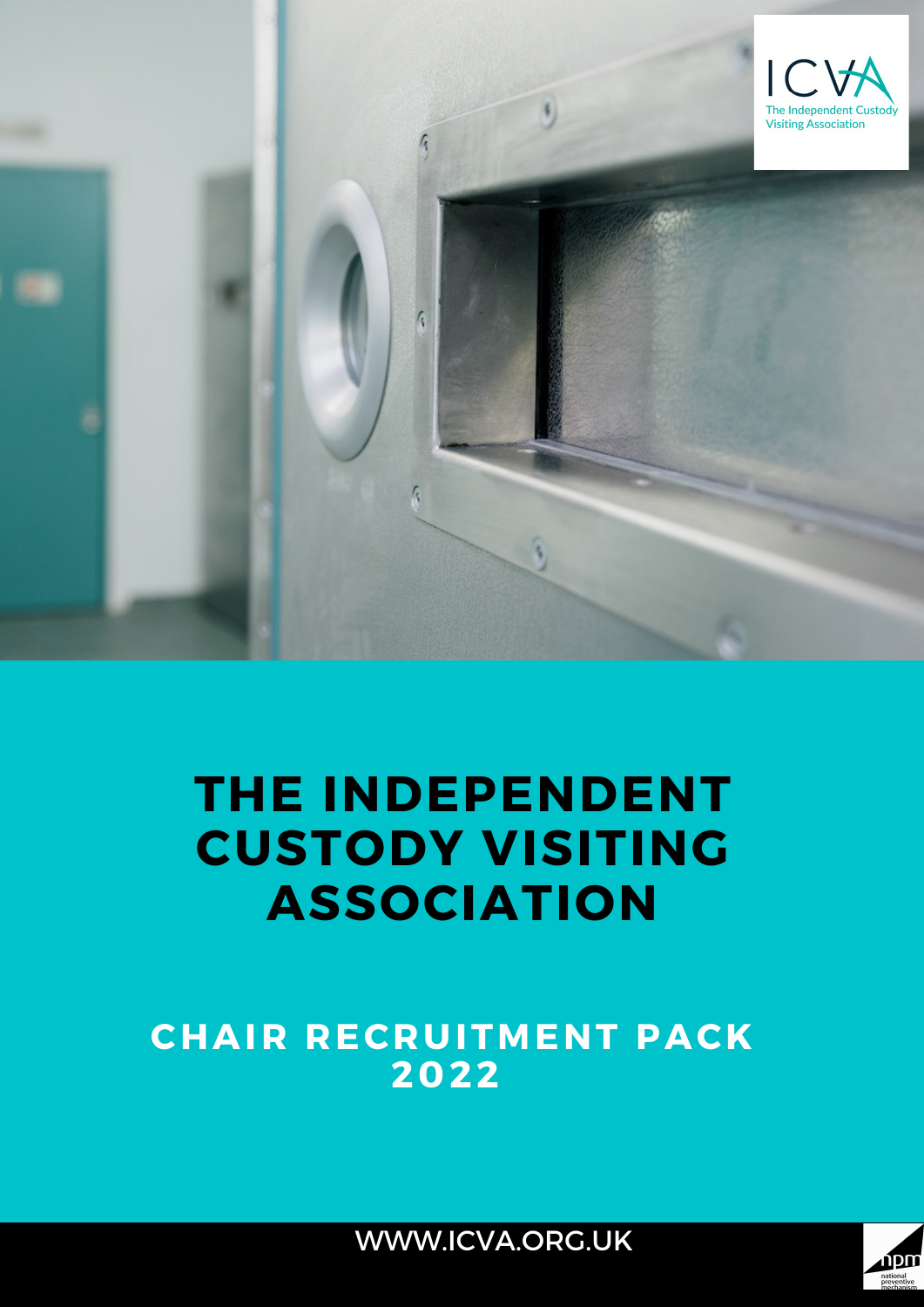## **MESSAGE FROM THE OUTGOING CHAIR**



### **Thank you for your interes t in the Independent Cus tody Vi s i t ing As sociat ion (ICVA) and the Role of Chai r of the Board of Di rector s .**

The Chair of ICVA holds a unique role overseeing the Board of a small but mighty notfor-profit organisation. Independent custody visiting is an important part of monitoring police detention and represents the most frequent oversight into police custody in the UK. ICVA is an active member of the UK National Preventative Mechanism, occupying a pivotal role in assisting the UK government in upholding its international human rights obligations.

I have been delighted to be ICVA's Chair since 2014 over which time ICVA officers and the Board of Directors have overhauled ICVA's membership offer, delivered new and exciting resources for schemes, changed legislation to protect detainee dignity and overseen monitoring across a pandemic. It has been a huge honour to lead ICVA and only made possible by the commitment and effectiveness of schemes and volunteers.

It is now time for me to step down as ICVA's Chair. The incoming Chair of ICVA will work closely with the board and CEO to set ICVA's strategic direction, continue to grow the influence of the organisation and seek novel and innovative means to protect the rights and entitlements of detainees in police custody. This is an exciting opportunity for someone to help shape ICVA's future and is a wide ranging and fascinating role for the right person.

For more information, please visit [www.icva.org.uk](http://www.icva.org.uk/) and follow us @custodyvisiting.

Thank you again for taking and interest in hearing more about the position of ICVA's new Chair of the Board.

We look forward to hearing from you.

Martyn Underhill Chair, May 2022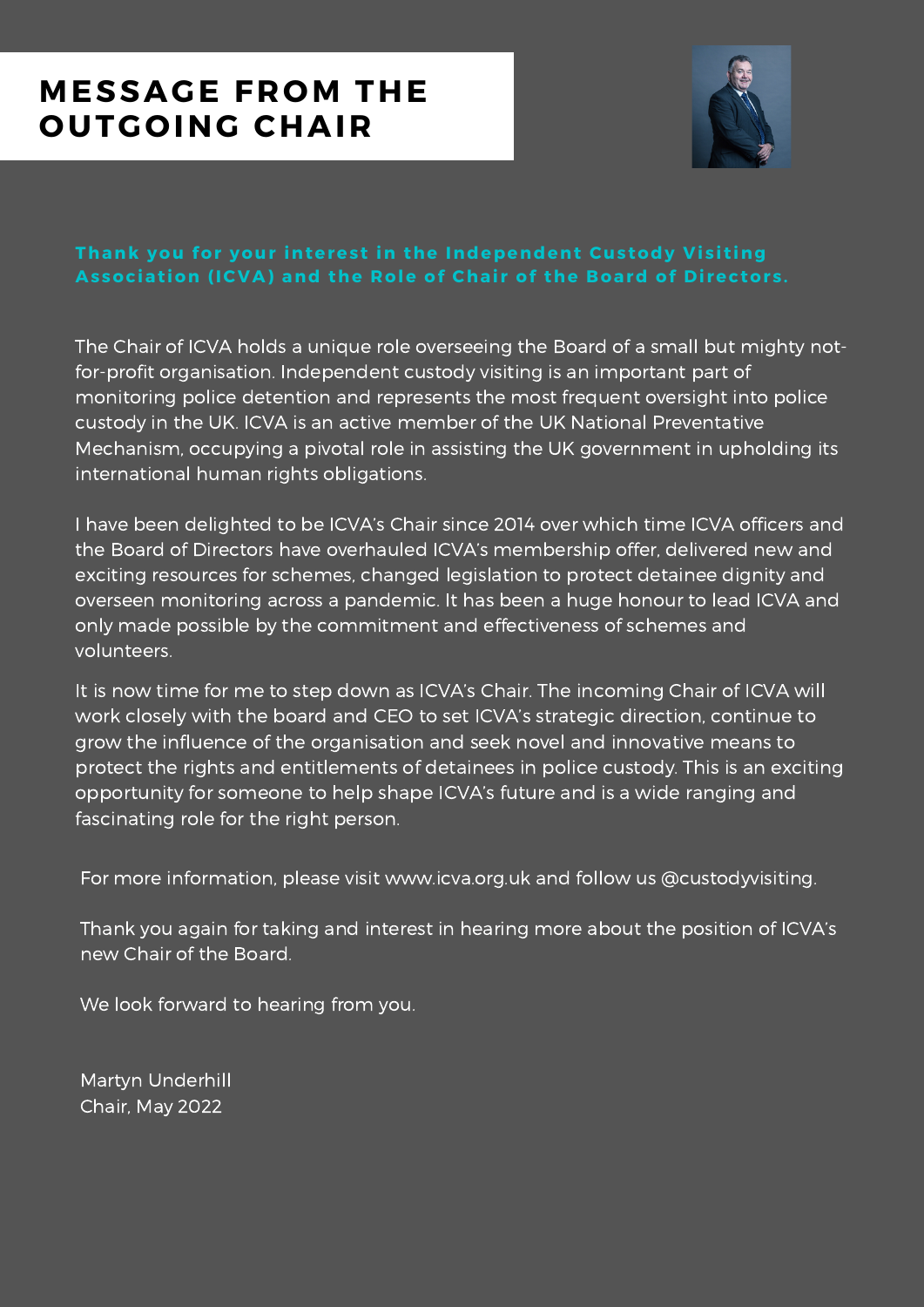## **OUR ROLE AND PURPOSE**



**ICVA** works closely with police and crime commissioners, government, **and cr iminal jus t ice organi sat ions to:**

- **Lead, suppor t and represent independent cus tody vi s i t ing schemes in the Uni ted Kingdom, ensur ing bes t pract ice i s di s seminated and that areas of good pract ice and causes for concern ar i s ing in cus tody are proact ively shared nat ionally.**
- **Promote the wellbeing and effect ive care of detainees in police cus tody in the UK, ensur ing that all detainees are t reated wi th fai rnes s and digni ty.**
- **We are member s of the UK Nat ional Prevent ive Mechani sm (UKNPM) to represent moni tor ing of police cus tody as par t of State duty under the Opt ional Protocol agains t Tor ture and other Cruel, Inhuman or Degrading Treatment or Puni shment (OPCAT) – an internat ional human r ight s t reaty, rat ified in the UK in 2003.**

### Governance and Finance

ICVA is a not-for-profit company limited by guarantee. It is currently chaired by Martyn Underhill, former Police and Crime Commissioner for Dorset and has 11 other members of the Board. As a membership organisation, ICVA keeps its members at the heart of all decision making. Therefore, ICVA members make up the majority of the Board with external directors bringing additional specialist skills to the Board.

ICVA is currently funded by a grant from the Home Office and membership fees from Police and Crime Commissioners and Policing Authorities such as the Scottish Policing Authority, City of London, and the Northern Ireland Policing Board.

There are over 1,300 volunteers who make unannounced monitoring visits to police custody in the UK, managed locally by ICVA members and who undertake fantastic work checking on the rights, entitlements, and wellbeing of those detained in police custody.

ICVA currently has two members of staff, the Chief Executive Officer, and the Chief Operating Officer.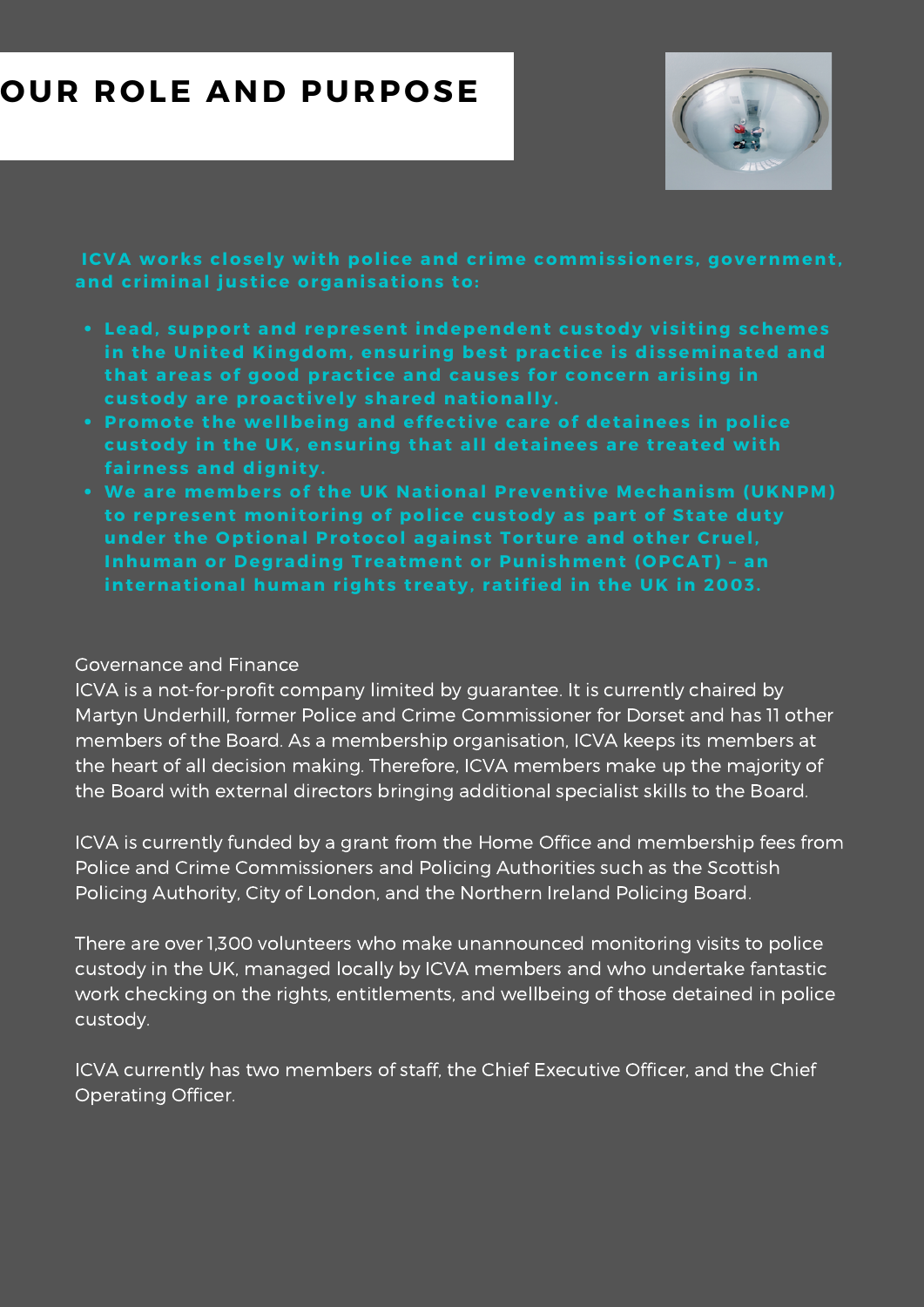## **ROLE DETAILS**

Renumerat ion: In recognition of the position, and the time that will be incurred, an annual honorarium of £4,000 will be made available to the Chair, provided they are not already paid from the public purse.

> Reasonable expenses for travel/accommodation or subsistence may be claimed in line with ICVA policy.

Location: Primarily remote, with travel to locations within the UK on occasion.

Tenure This post is advertised for a term of three years. However, by mutual agreement between the Board and the Chair, this term could be extended to a maximum of two terms (6 years)

Time Commitment: 12 days per year. This includes at least four Board meetings per year. The Chair is also expected to have regular meetings and contact with the CEO. The Chair will need to liaise with other board members and may be required to attend ad hoc meetings on occas ion.

Background: Previous experience as a strategic leader and experience as a Chair/Director/Trustee of a charity or not-for-profit organisation is considered essential. A general background in monitoring/police detention, strategy, governance, and fundraising would be desirable.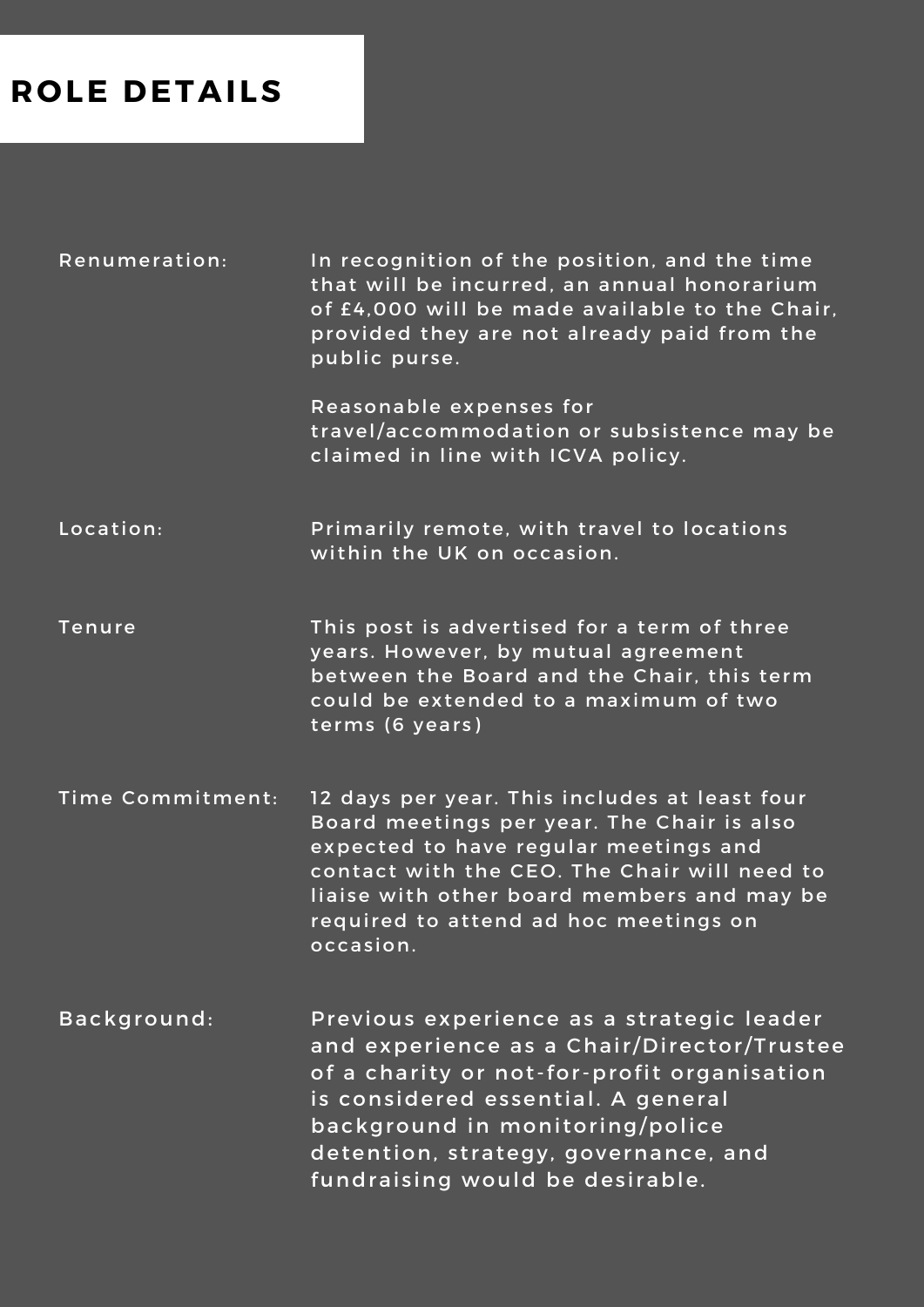## **JOB DESCRIPTION**

The Chair will hold the Board and ICVA officers to account for the organisation's mission, vision and values providing inclusive leadership to the ICVA Board, ensuring each Board member fulfils their duties and responsibilities for the organisation. The Chair will also line manage and support the Chief Executive Officer (CEO) providing challenge where appropriate to ensure that ICVA functions as a team and that all agreed objectives are achieved.

The Chair will be expected to line manage the fellow Board members and ensure their Continuous Professional Development.

As with all Board members, the ICVA Chair will act as an ambassador for the organisation and detainee welfare in police custody in the UK, leading, representing and promoting the organisation and its membership as appropriate.

- Provide leadership to ICVA and its Board, ensuring that the organisation has a maximum impact for its members, stakeholders, and detainees in police custody.
- Ensure that Board members fulfil their duties and responsibilities for the effective governance of the organisation.
- Ensure that ICVA pursues its objects as defined in its Articles of Association and relevant legislation/regulations.
- Ensure that ICVA's policies are relevant and reviewed/updated in line with ICVA's Home Office grant agreement.
- Ensure that the Board provides a clear strategic direction for the organisation and actively seeks out development opportunities, making decisions which lead to actions furthering the aims and objectives of ICVA.
- Ensures that the Board regularly reviews risks and opportunities and satisfies itself that opportunities are maximised, and risks effectively mitigated.
- Ensure that the Board has systems of governance for monitoring the quality of ICVA's work and the sound financial health of the organisation, to include effective accountability and fiscal transparency.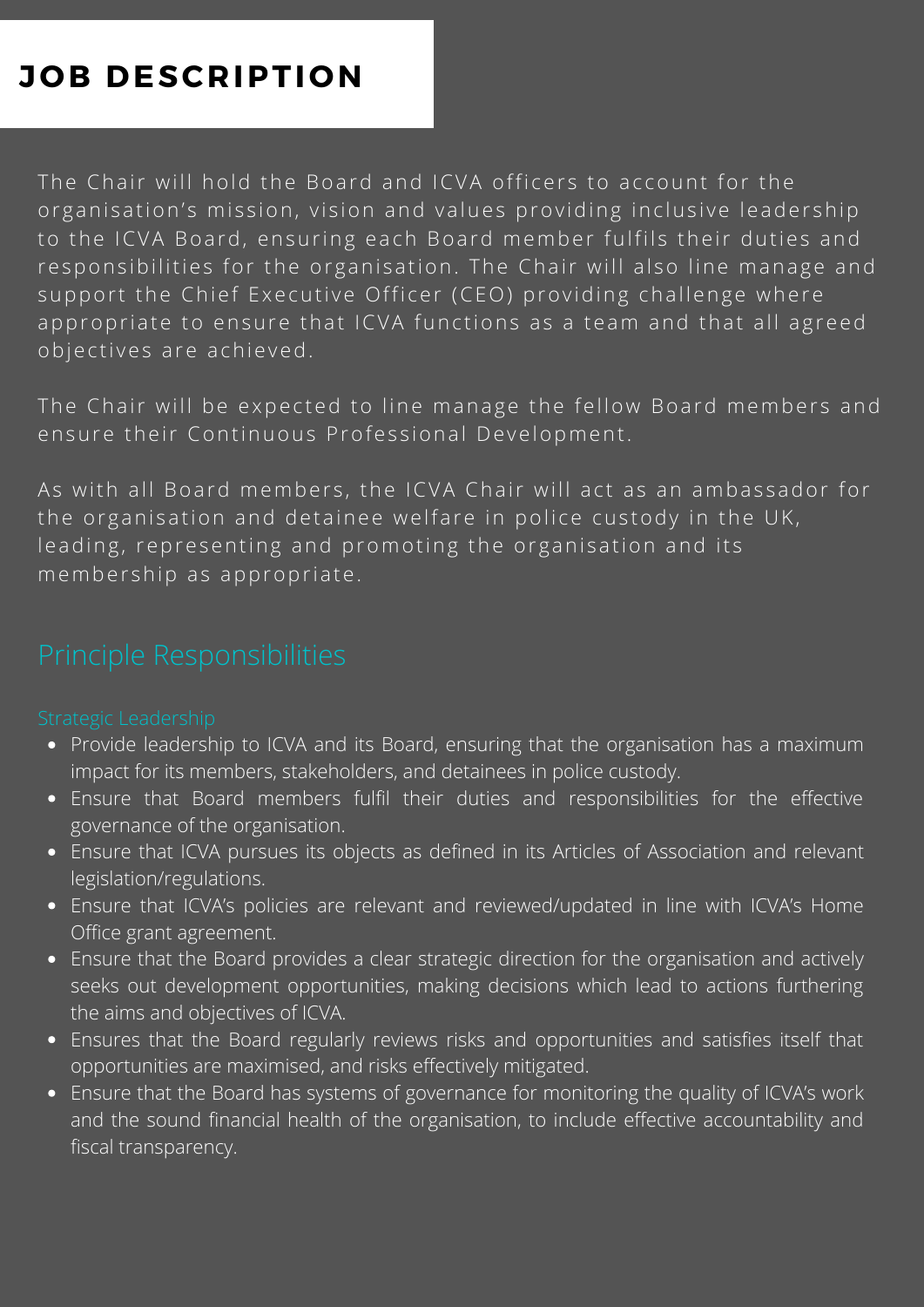- Ensure that governance arrangements are working effectively for ICVA, and that transparency is upheld/maintained in all organisational activities.
- Ensure that the Board is regularly refreshed and incorporates the right balance of skills, knowledge, and experience, whilst maintaining a member majority of Directors.
- Approve the annual cycle of board meetings, meeting agendas, chair and facilitate meetings and monitor decisions taken and their implementation.
- Maintain careful oversight of any risk to the reputation of the organisation and/or the financial standing of the organisation.

- **•** Establish a strong, effective, and constructive relationship with the CEO, ensuring that they are held to account for achieving the organisational business plan.
- Ensure regular contact with the CEO and develop and maintain an open relationship in which each can openly speak of any concerns, challenges and opportunities whilst respecting the boundaries of the two roles.
- Liaise regularly with the CEO to maintain an effective overview of the strategy, governance, finance, and quality of ICVA's work.
- Conduct line management functions for the role of CEO, including an annual appraisal.
- Support the CEO as appropriate and required with the management of ICVA officers.

- Chair meetings of the Board effectively and efficiently, bringing independence, impartiality, and objectivity to the decision-making process.
- Ensure that Board members are all engaged, and that decisions are taken in the best, longterm interests of the organisation with collective ownership.
- Work closely with the CEO to give direction to Board decision making and ensure that meetings are well planned, effective, and meaningful
- Working with the Board, monitoring Board decisions and scrutinising activity to make sure actions are implemented.

- Maintain strategic relationships with Ministers, the Home Office and Treasury, as well as MP's and Parliament
- Maintain strategic relationships with Police and Crime Commissioners, the Association of Police and Crime Commissioners, Chief Constables, and the National Police Chiefs Council, as well as other key stakeholders.
- Act as an ambassador for the prevention of ill treatment of detainees in police custody and ICVA as an organisation.
- In conjunction with the CEO, act as a spokesperson for the organisation where appropriate and in line with ICVA's objectives.
- Represent ICVA's members and the organisation at external functions, meetings, and events.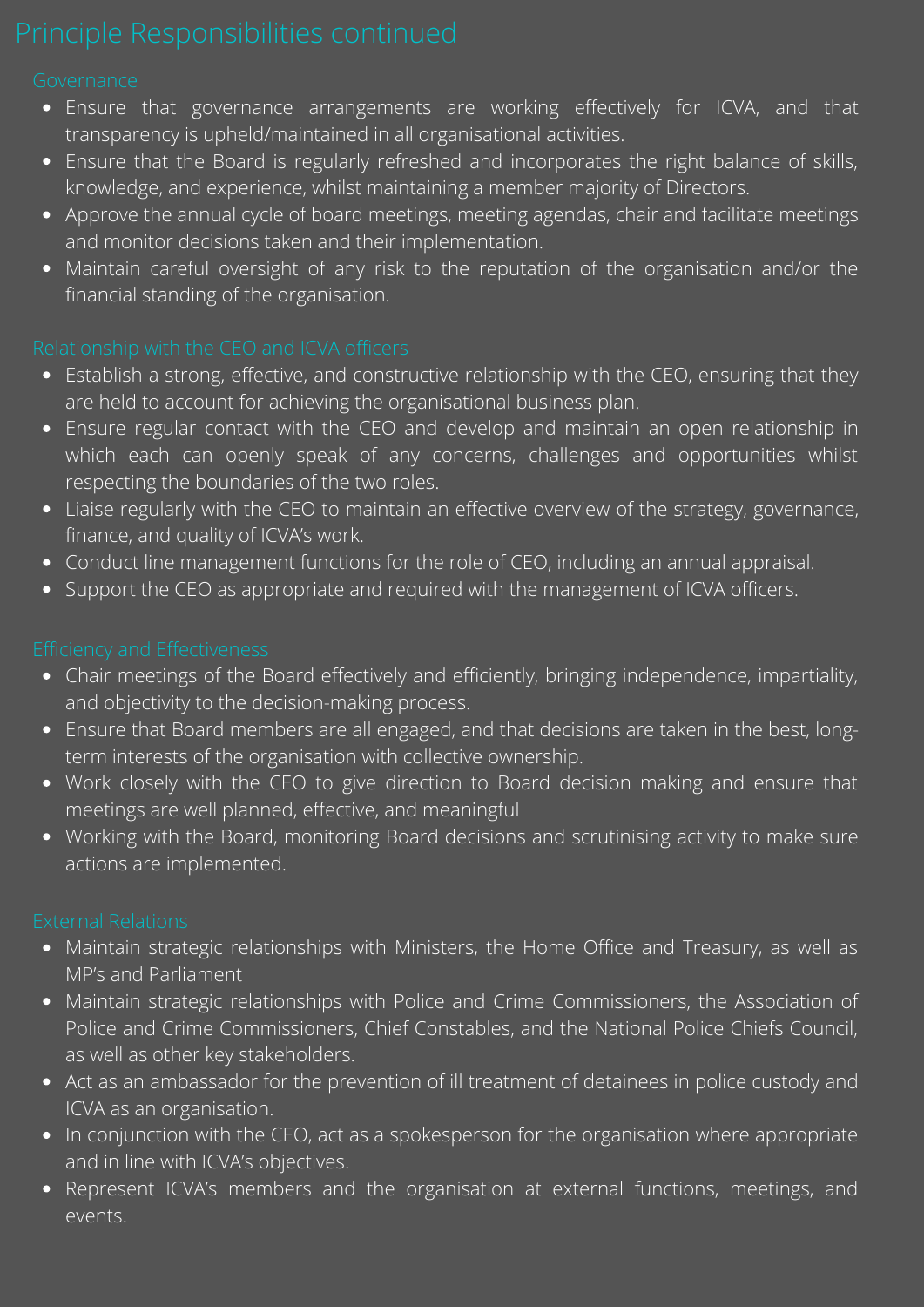## **PERSON SPECIFICATION**

- Demonstrate a strong and visible passion and commitment to ICVA, its strategic objectives and cause.
- Personal gravitas to provide strong leaderships whilst adhering to Nolan's seven principles of public life: selflessness, integrity, objectivity, accountability, openness, honestly and leadership.
- Demonstrate tact and diplomacy, with the willingness to listen but also to challenge where necessary.
- Good independent judgement, and the ability to reflect the views of all ICVA's members, regardless of political affiliation, effectively and fairly.
- Strong networking abilities that can be utilised for the benefit of ICVA.
- Ability to foster and promote a collaborative team environment and respect the confidences of colleagues.
- Able to demonstrate strong integrity, compliance with the Nolan Principles and strong evidence of transparency.

### Essential

- Significant experience of non-profit governance as a Chair or member of a Board of Directors/Trustees.
- Significant experience of chairing meetings and representing a national organisation.
- Significant experience of operating at a senior strategic leadership level of an organisation.
- Significant experience of leading strategic transformation, leading to meaningful, sustainable outcomes.
- Experience of fundraising/income generation and/or experience of managing or overseeing a significant budget.

### Desirable

- Experience of monitoring places of detention
- Experience of leading a team or an organisation.
- Experience of delivering/managing system change.
- Experience of performance management of a team/board.

### Essential

- Knowledge of issues facing organisations in the not-for-profit section, those working in Criminal Justice.
- Knowledge of member organisations and how to lobby effectively cross-party.
- Knowledge of policing, in particular the issues pertaining to police custody in the UK.
- Proven ability to lead on strategic direction for a not-for-profit organisation.

### Desirable

- Knowledge of domestic and international detention monitoring standards.
- Knowledge of the role of Policing Bodies in the UK.
- Ability to support a CEO to develop organisational strategic direction.